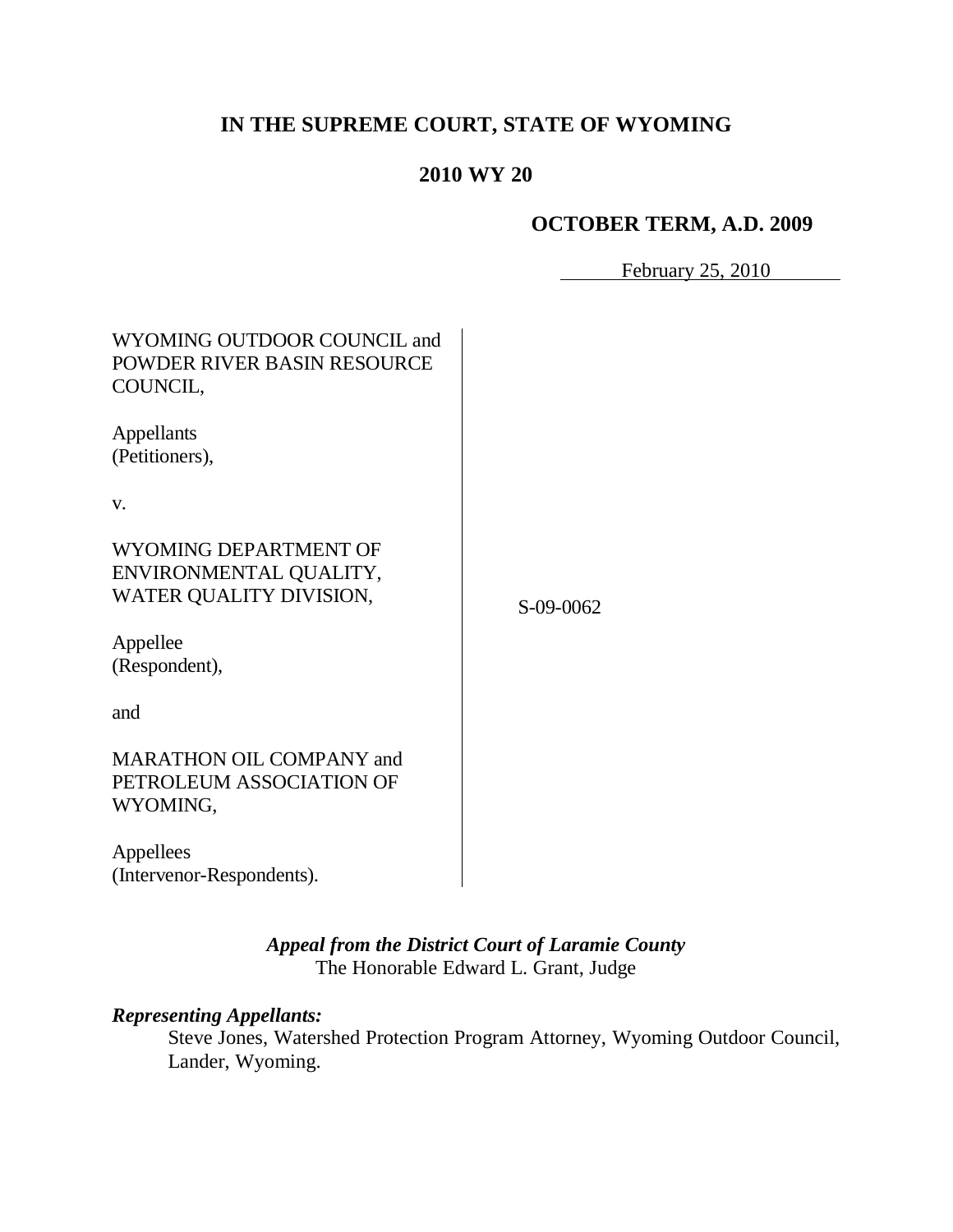### *Representing Appellee Wyoming Department of Environmental Quality, Water Quality Division:*

Bruce A. Salzberg, Wyoming Attorney General; Jay A. Jerde, Deputy Attorney General; John Burbridge, Senior Assistant Attorney General. Argument by Mr. Burbridge.

#### *Representing Appellee Marathon Oil Company:*

Brent R. Kunz of Hathaway & Kunz, P.C., Cheyenne, Wyoming; John C. Martin, Duane A. Siler and Ben A. Ellison of Patton Boggs LLP, Washington, D.C. Argument by Mr. Martin.

### *Representing Appellee Petroleum Association of Wyoming:*

John A. Masterson of Rothgerber Johnson & Lyons LLP, Casper, Wyoming.

**Before VOIGT, C.J., and GOLDEN, HILL, KITE, and BURKE, JJ.**

**NOTICE: This opinion is subject to formal revision before publication in Pacific Reporter Third. Readers are requested to notify the Clerk of the Supreme Court, Supreme Court Building, Cheyenne, Wyoming 82002, of typographical or other formal errors so correction may be made before final publication in the permanent volume.**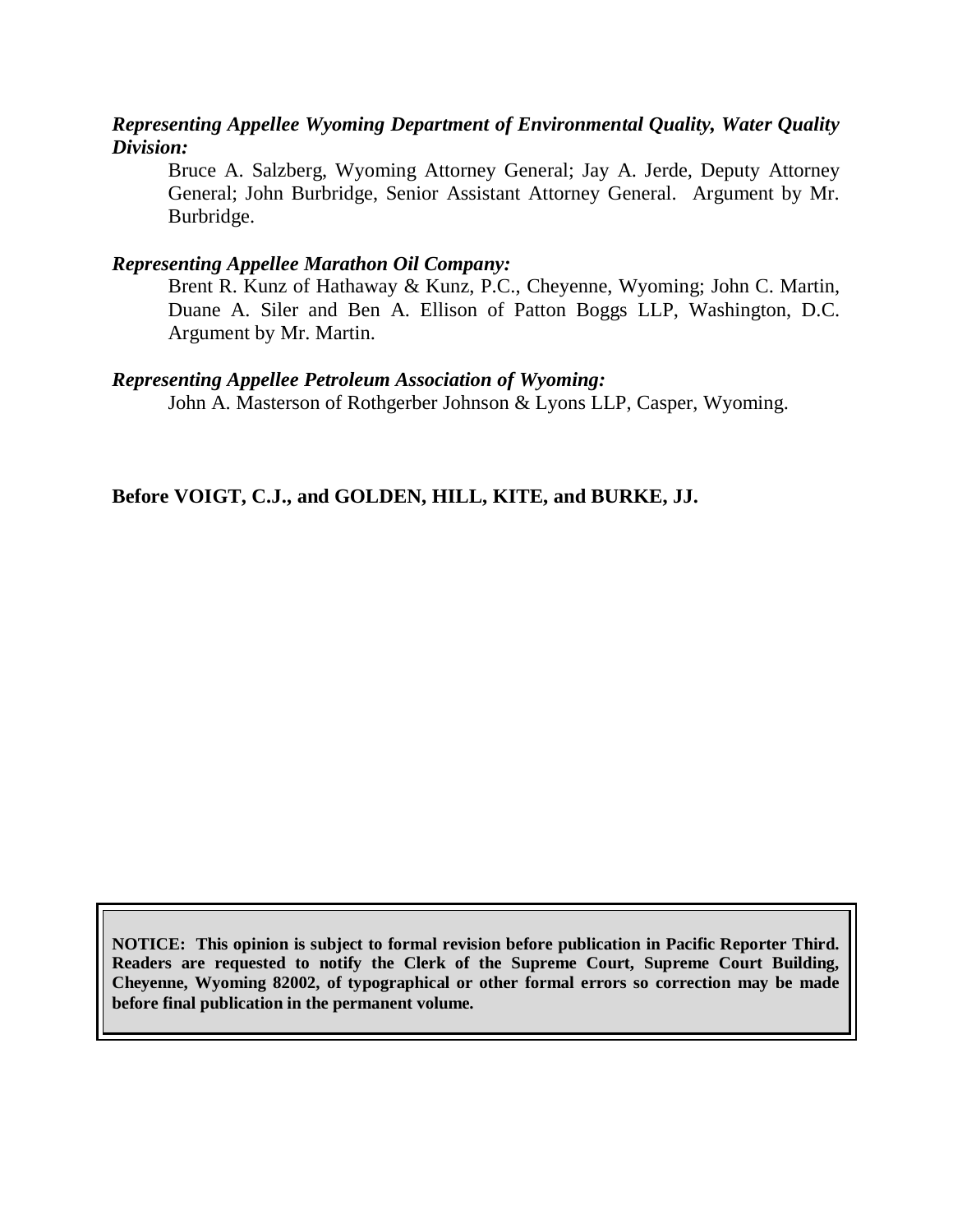#### **KITE, Justice.**

[¶1] After the Wyoming Environmental Quality Council (EQC) adopted the Department of Environmental Quality's (DEQ) proposed revisions to Chapter 1 of the Wyoming Water Quality Rules and Regulations (WWQR&R), the Wyoming Outdoor Council and the Powder River Basin Resource Council (Petitioners) filed a petition challenging the new rules. The Petitioners named the DEQ as the respondent. Finding that the proper party was the EQC, which the petition did not name, the district court dismissed the petition for lack of jurisdiction. The Petitioners appeal, claiming the district court erred in dismissing the petition. We reverse.

#### **ISSUES**

[¶2] The Petitioners state the issues for this Court's determination as follows:

1. In a case brought pursuant to the Wyoming Administrative Procedure Act to challenge the promulgation of rules and regulations, is the proper party to be named in the petition for review the agency, the agency's hearing body, or both?

2. Where a petition for review of agency rules and regulations is brought, and the agency itself is named as a party, but the agency's hearing body is not named, is it proper to dismiss the petition for lack of jurisdiction, or rather, is it proper to either allow the joinder of the hearing body as a party or acknowledge that the real party in interest has been named, and refuse to dismiss the case?

The DEQ asserts the district court acted properly in dismissing the petition on the ground that it did not name the EQC as respondent. Marathon Oil Company and the Petroleum Association of Wyoming (Intervenors), whom the district court allowed to intervene in the action, agree that the petition was properly dismissed and contend that joinder of the EQC would not have been proper.

#### **FACTS**

[¶3] On December 20, 2006, the DEQ filed a notice of intended rulemaking with the Wyoming Secretary of State's Office in accordance with Wyo. Stat. Ann. § 16-3-103(a) (LexisNexis 2009). On the same date, the DEQ provided copies of the proposed rules to the Legislative Service Office (LSO), Attorney General, and the Governor. The DEQ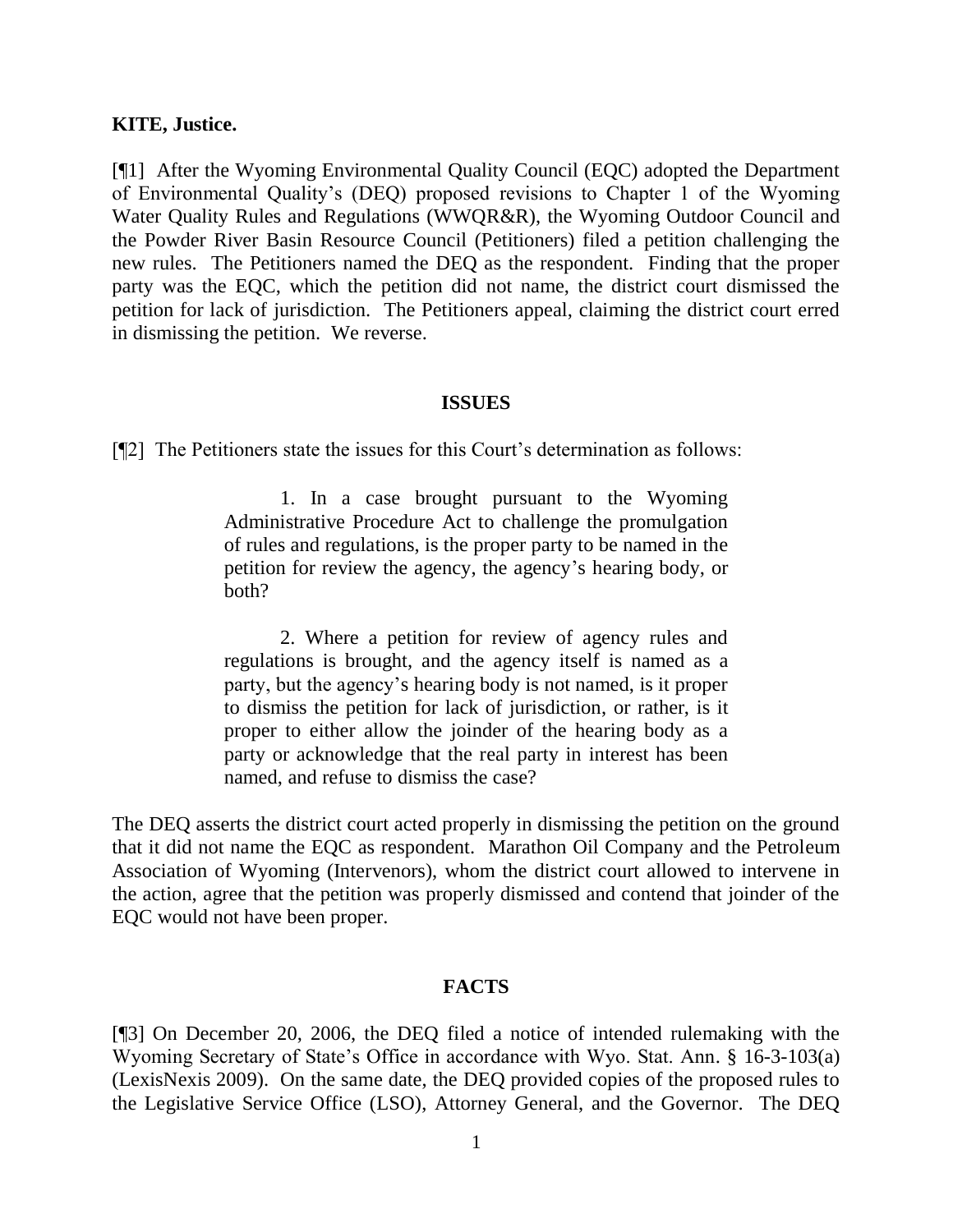also provided notice of the proposed rule changes to interested members of the public. The Petitioners and others submitted written comments on the proposed changes and a public hearing was held on February 15 and 16, 2007. On February 26, 2007, the DEQ sent the final rules to the Attorney General's Office for the Governor's signature and filing with the Secretary of State. On April 25, 2007, the Governor approved and signed the rules and they were filed with the Secretary of State.

[¶4] The Petitioners filed their petition for judicial review of the rules on May 29, 2007. They claimed the adoption of the rules was arbitrary, capricious, an abuse of discretion, not in accordance with federal and state law, unsupported by substantial evidence and otherwise in violation of Wyo. Stat. Ann. § 16-3-114(c)(ii) (LexisNexis 2009). An understanding of the grounds for their claim is not necessary in order to decide the issues presented on appeal. Suffice it to say that they asserted the new rules violated the Clean Water Act, 33 U.S.C. § 1251 *et seq*. and federal regulations enacted pursuant thereto in that they allowed the DEQ to establish new standards for newly created classes of water, downgraded a number of bodies of water in Wyoming from primary contact recreational waters to secondary contact recreational waters without conducting required analyses, and provided for variances from water quality standards. They further alleged the DEQ violated the Wyoming Administrative Procedure Act by adopting policies that fit the definition of rules without following rulemaking procedures and acted arbitrarily by abandoning the fecal coliform standard for water quality and removing chloride protection standards for Class 3 waters in Wyoming.

[¶5] Intervenors filed their motions to intervene, which the district court granted. The parties filed briefs. Among the issues raised was whether the petition should be dismissed for failure to name the EQC as a party. By order dated February 2, 2009, the district court dismissed the petition for lack of jurisdiction because the EQC was not named as a party. The Petitioners timely filed a notice of appeal.

### **STANDARD OF REVIEW**

[¶6] Pursuant to W.R.A.P 12.11, an aggrieved party may obtain review of a district court's final judgment by appeal to this Court. We accord no deference to, and are not bound by, a district court's decision on a question of law. *State Bd. of Control v. Johnson Ranches, Inc*., 605 P.2d 367, 373 (Wyo. 1980). The question of whether a district court has jurisdiction to review a matter is one of law, which we review *de novo*. *Douglass v. Wyoming Dep't of Transp*., 2008 WY 77, ¶ 9, 187 P.3d 850, 853 (Wyo. 2008).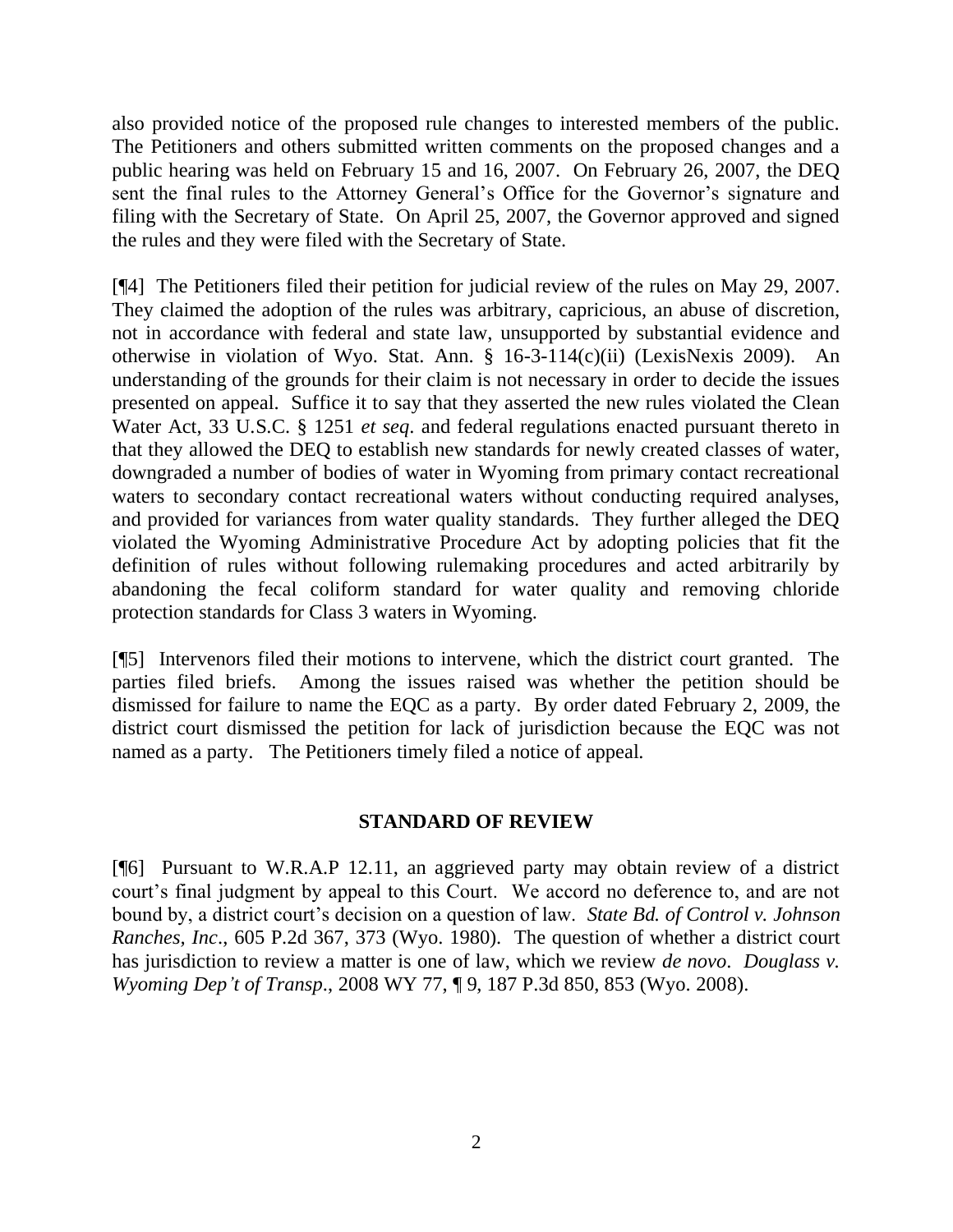#### **DISCUSSION**

[¶7] The Petitioners challenge the district court's conclusion that the DEQ was not the proper party to be named as the respondent and they should have named instead the EQC. Petitioners assert that the DEQ was the proper party because the rules they were challenging were those of the DEQ, not the EQC. They further contend that the EQC is merely an adjudicatory panel of the DEQ with no stake in the administration or enforcement of the rules and no legal interest in maintaining its decision to promulgate the rules the DEQ recommended. The DEQ and Intervenors respond in their written arguments to this Court that the district court correctly ruled that the EQC was the proper party to be named in the petition because it, not the DEQ, promulgated the rules the Petitioners were challenging and thereby created the harm about which Petitioners complained. In its oral argument to this Court, however, the DEQ essentially conceded that it was a proper party to the appeal, would not have felt comfortable moving to dismiss the petition as to itself, and would not have objected to joinder of the EQC. Despite the DEQ's concessions, we consider the question of whether the district court erred in concluding it lacked jurisdiction because the petition did not name the EQC. In resolving this issue, we look first to the legislation creating these entities.

[¶8] The DEQ and the EQC were created by the Wyoming Environmental Quality Act, Wyo. Stat. Ann. § 35-11-101 through 35-11-1904 (LexisNexis 2009). The DEQ is a department within the executive branch and consists of six divisions, including the water quality division. Sections 35-11-104 and 35-11-105. The governor, with the advice and consent of the senate, appoints the director of the DEQ. Among the director's duties is to perform "any and all acts necessary to promulgate, administer and enforce the provisions of [the Environmental Quality Act] and any rules . . . adopted, established or issued thereunder . . . ." Section 35-11-109(a)(i). The director also appoints administrators for each of the divisions. Section 35-11-108. The division administrators, under the control and supervision of the director, are charged with enforcing and administering the Environmental Quality Act and the rules, regulations and standards promulgated under the Act. Section 35-11-110(a). The water quality division administrator is also charged with receiving public comment and, after consultation with the advisory board, recommending to the director rules to promote the purposes of the Act. Section 35-11- 302(a).

[¶9] In addition to the DEQ, the Environmental Quality Act also created the EQC. Pursuant to § 35-11-111(a), the EQC is a separate and independent operating agency of state government consisting of seven members who are appointed by the governor with the advice and consent of the senate. Section 35-11-112(a) provides in pertinent part as follows: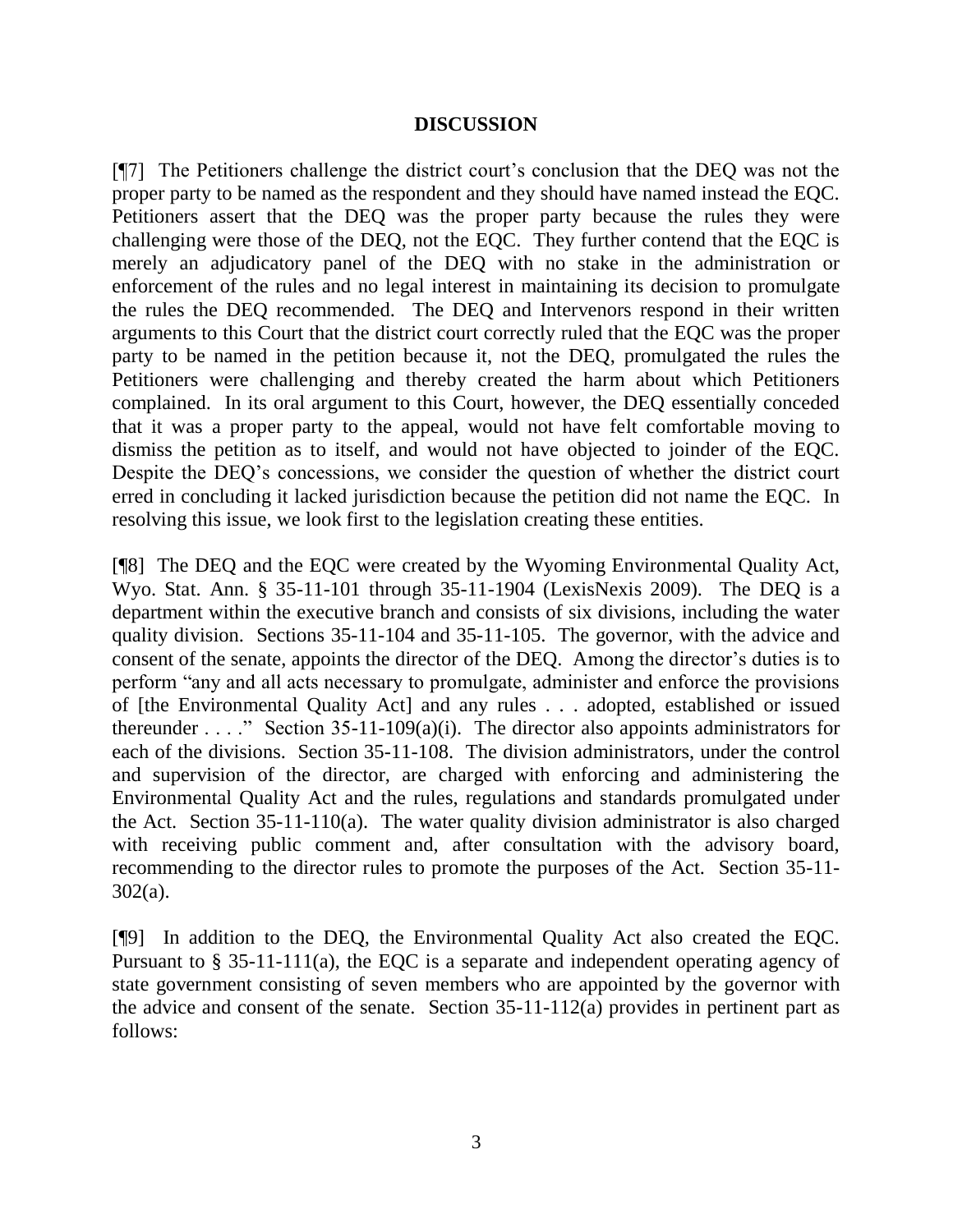(a) The council shall act as the hearing examiner for the department and shall hear and determine all cases or issues arising under the laws, rules, regulations, standards or orders issued or administered by the department or its air quality, land quality, solid and hazardous waste management or water quality divisions. At the council's request the office of administrative hearings may provide a hearing officer for any rulemaking or contested case hearing before the council, and the hearing officer may provide recommendations on procedural matters when requested by the council. . . . The council shall:

(i) Promulgate rules and regulations necessary for the administration of this act, after recommendation from the director of the department, the administrators of the various divisions and their respective advisory boards;

(ii) Conduct hearings as required by the Wyoming Administrative Procedure Act for the adoption, amendment or repeal of rules, regulations, standards or orders recommended by the advisory boards through the administrators and the director. The council shall approve all rules, regulations, standards or orders of the department before they become final;

. . . .

(c) Subject to any applicable state or federal law, and subject to the right to appeal, the council may:

 (i) Approve, disapprove, repeal, modify or suspend any rule, regulation, standard or order of the director or any division administrator;

[¶10] In addition to the DEQ and the EQC, the Environmental Quality Act provides for the creation of three advisory boards within the DEQ, one each for the air, land and water quality divisions. Section 35-11-113(a). Each division administrator serves as a nonvoting member, specifically the executive secretary, for his or her respective advisory board. Section  $35-11-110(a)(i)$ . One of the duties of the advisory boards is to recommend to the council through the administrator and director the adoption of and variance from rules, regulations and standards to implement and carry out the provisions and purposes of the Act as it relates to their divisions.

[¶11] There is no question from these provisions that the EQC is responsible for conducting public hearings on changes the DEQ proposes to the DEQ rules. The EQC also is charged with approving or disapproving the DEQ's proposed rule changes. There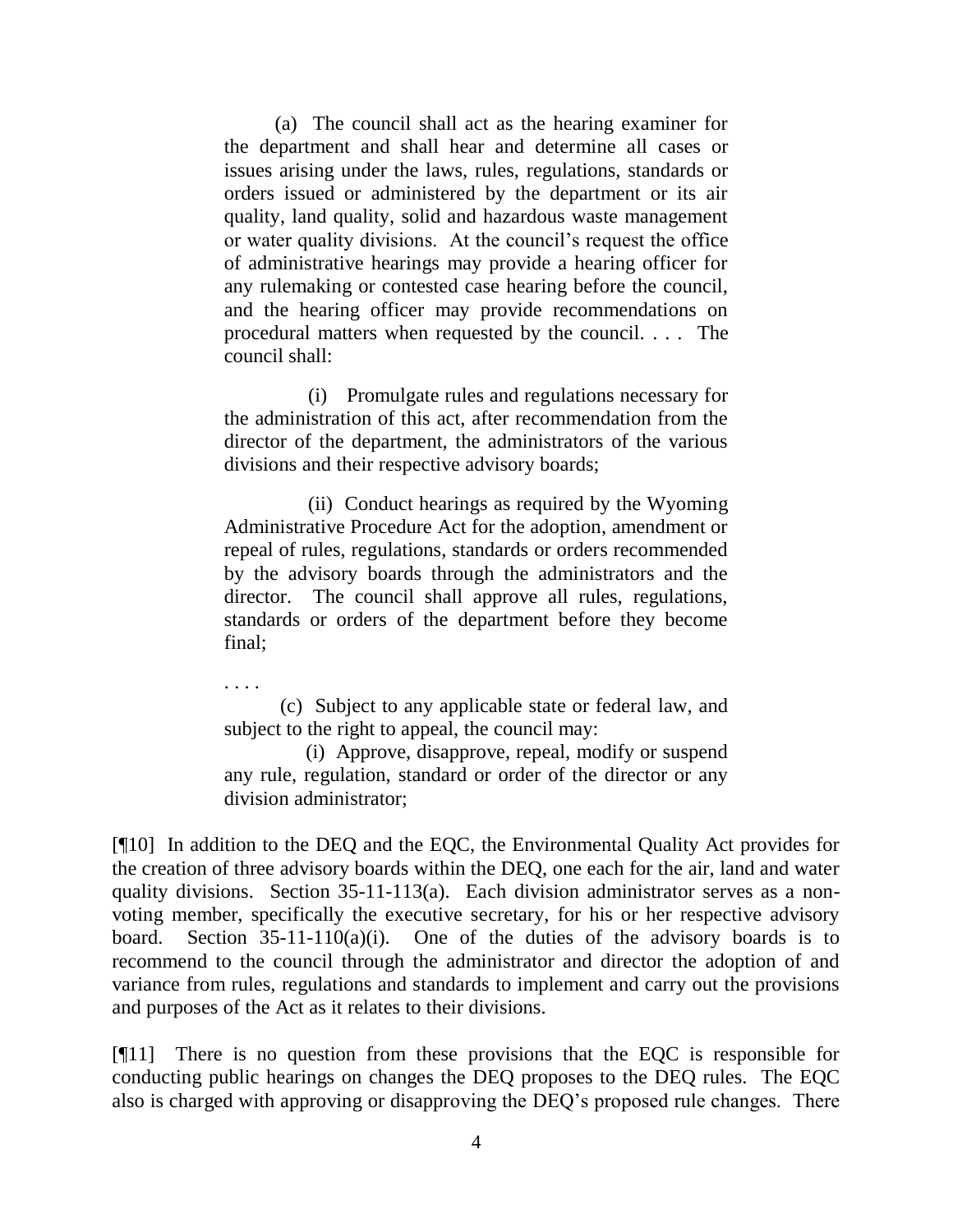is also no question that the DEQ and its divisions are responsible for recommending, enforcing and administering DEQ rules and changes to the rules.

[¶12] In the present case, the rulemaking process began in July of 2002, when the DEQ began a triennial review of Chapter 1 of the Surface Water Quality Standards by publishing an outreach document disclosing its intent to revise the regulations. The DEQ water quality division administrator solicited public comment and, after considering the comments, proposed draft revisions to the rules in November of 2004. After several more solicitations of public comment and revisions to the proposed rule changes, the DEQ director reviewed the revisions and he and the division administrator presented them to the water quality advisory board. There, the revisions underwent an extensive review, including five public meetings and four solicitations of public comment over a two year period. On October 18, 2006, the advisory board recommended that the DEQ propose the rule changes to the EQC.

[¶13] Upon receipt of the proposed changes, the EQC solicited public comment and, in February of 2007, held a two day public hearing. The hearing began with a presentation by the DEQ director explaining the proposed revisions. The EQC then heard comments from members of the public in attendance. After the public comments, the DEQ director and water quality division administrator were given an opportunity to respond. The EQC closed the record, met to consider the revisions and, that same day, concluded that "adoption of these rules was necessary to update the Wyoming surface water standards to comply with federal regulations and to carry out the responsibilities of the [DEQ] in regards to the protection of surface water quality in the state."

[¶14] Given this process, Petitioners argue that the DEQ is the proper party to this action because the rules are its rules and it, unlike the EQC, is the party having a legal interest in maintaining the rules. They contend the EQC, unlike the DEQ, has no interest in maintaining its determination, was not a party to the administrative proceedings and acted instead in a quasi judicial capacity by conducting the hearing and approving the revisions proposed and advocated for by the DEQ. Petitioners cite *Antelope Valley Improv. and Serv. Dist. of Gillette v. State Bd. of Equalization*, 4 P.3d 876, 878 (Wyo. 2000) (citations omitted), in which this Court stated:

> [W]hen the Board [of Equalization] acts in its regulatory capacity and "any person adversely affected" by that decision appeals to the district court, the Board is the proper respondent to the appeal. . . . However, when the Board functions in its adjudicatory capacity, it is not a proper party to an appeal from its order resulting from that proceeding. The law is well settled, and we reiterate it here: "Generally a court or board exercising judicial or quasi judicial functions, not being a party to its proceedings, and not having any legal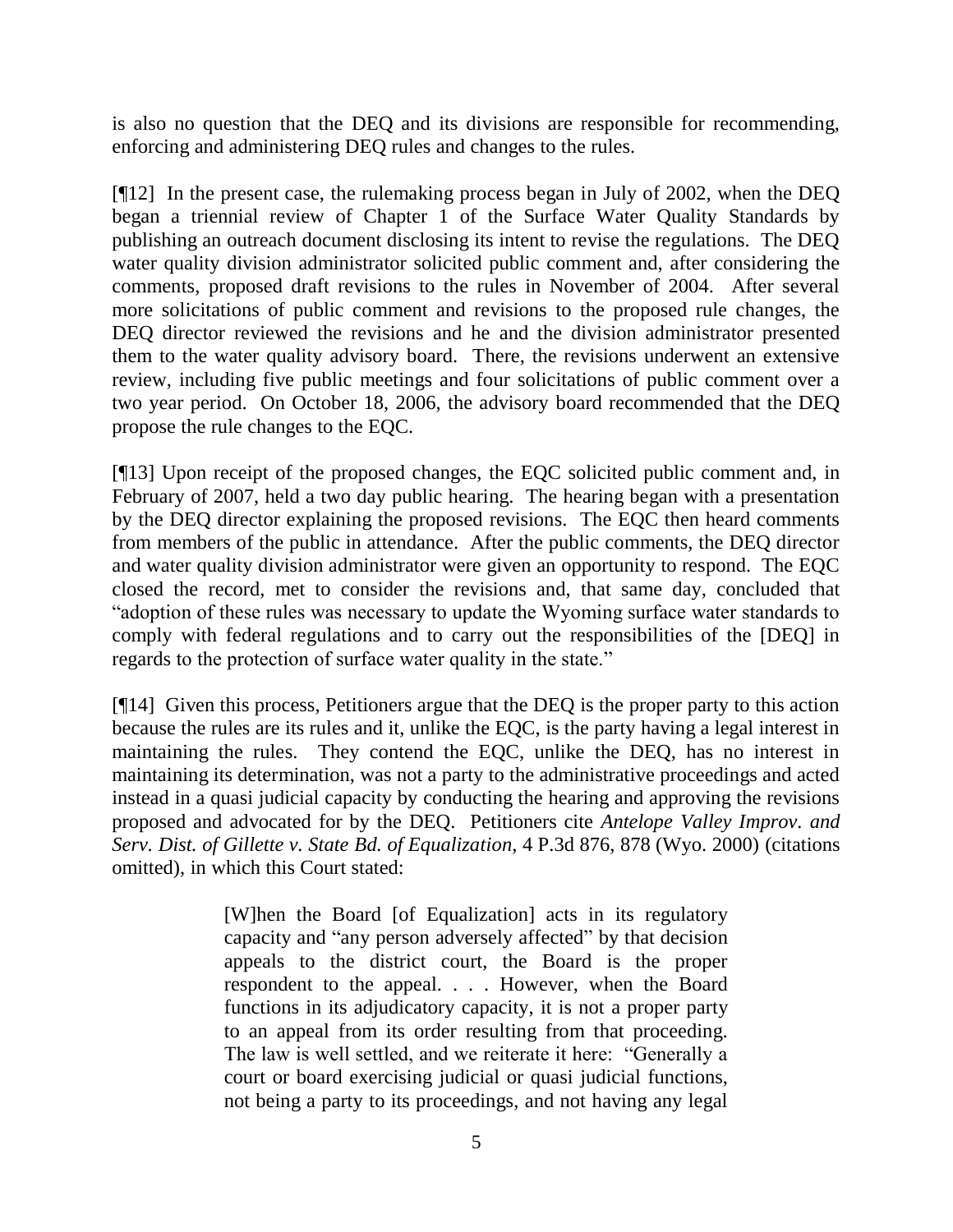interest in maintaining its determination, can neither appeal from a judgment or order of a court reversing the proceedings nor be heard on the appeal."

Asserting that the EQC acts in a quasi judicial capacity when it conducts rulemaking hearings and approves or disapproves the DEQ's proposed rule changes, Petitioners assert the EQC could not appeal from nor be heard on an appeal from its own ruling.

[¶15] As noted in paragraph 7 above, the DEQ conceded at oral argument that it was a proper party to these proceedings. Intervenors, however, asserted that the DEQ was not a proper party and the district court's holding that the EQC was the proper party was correct. They contend this Court clearly held in *Antelope Valley* that when an agency acts in a regulatory, or rulemaking, capacity and a person adversely affected by its decision appeals to the district court, the agency is the proper respondent to the appeal; however, when an agency acts in an adjudicatory capacity and an aggrieved party appeals, the agency is not a proper party to the appeal. Intervenors assert that the EQC acted in a regulatory, or rulemaking, capacity in conducting the public hearing and approving the revisions; therefore, it was the proper party to be named in the district court appeal.

[¶16] In *Antelope Valley*, a service district applied to the Department of Revenue for a sales and use tax exemption. *Id*. at 877. The Department denied the application and the service district appealed to the Board of Equalization. The Board of Equalization dismissed the appeal as untimely. The service district appealed to the district court and then to this Court and the Board of Equalization filed a brief. *Id*. We held the Board was not a proper party to the appeal because in considering the service district's appeal from the Department of Revenue, it was acting in its adjudicatory capacity. We said:

> The administrative agency representing the State of Wyoming's legal interest in the adversarial hearing before the Board was the Department. The adversarial parties before this Court remain the same, [the service district] and the Department. The Board, as the impartial tribunal below, may not inject itself into this proceeding because it was not acting in its regulatory capacity when it heard the matter and issued its order.

*Id.* at 878. We expressly distinguished between the Board of Equalization's adjudicatory and regulatory capacities and held that when the Board acts in its regulatory capacity and a person adversely affected by its decision appeals to the district court, the Board is the proper respondent to the appeal. We made clear that when the Board is engaged in rulemaking, it is acting in its regulatory capacity. *Id*. at 878 nn.2-3. However, because the case before us involved an appeal to the Board from a final decision of the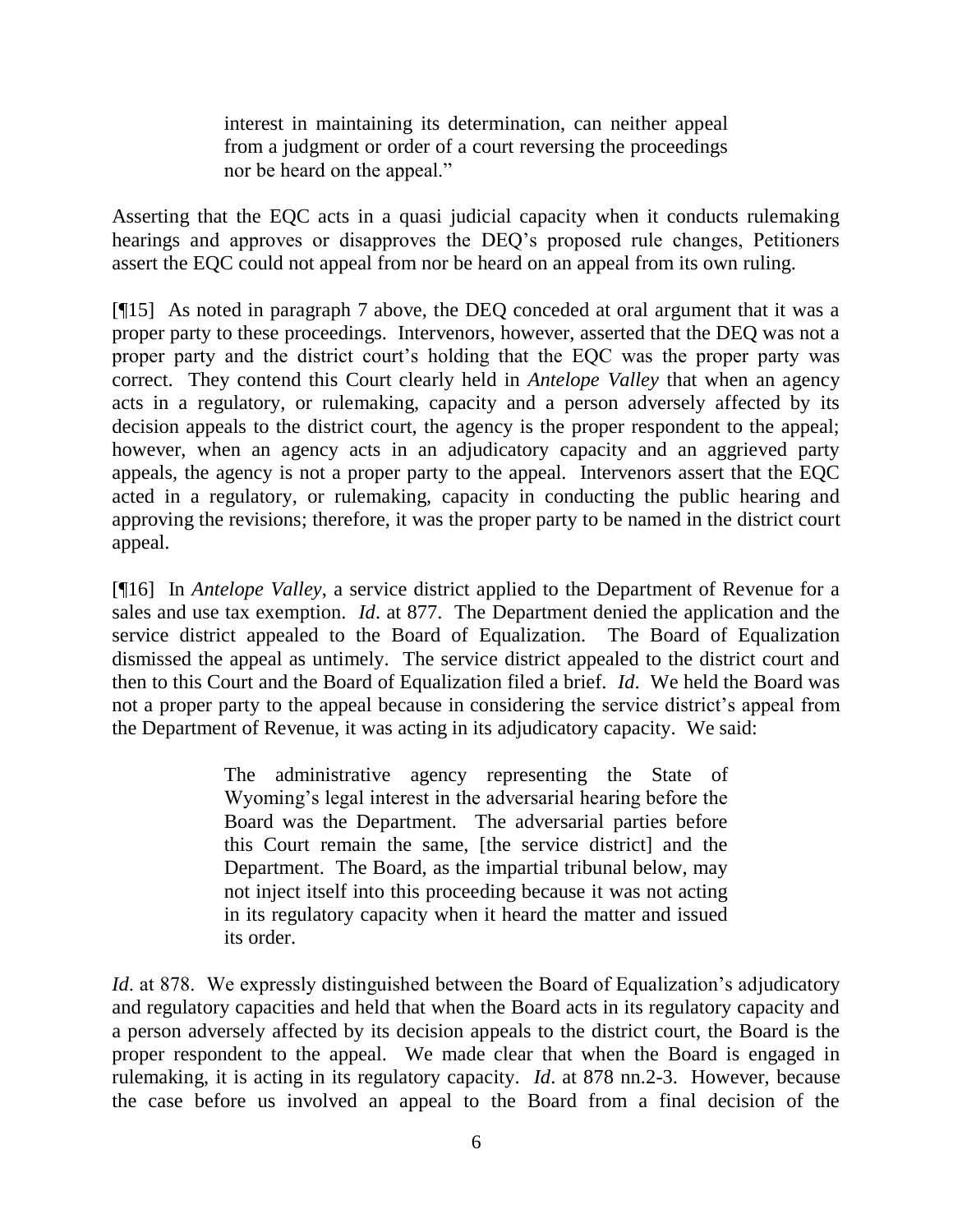Department and the appeal was an adversarial proceeding in which the Department represented the State's interest against an aggrieved party, we held the Board was functioning in its adjudicatory capacity. *Id*. at 878.

[¶17] Unlike the Board of Equalization in *Antelope Valley*, the EQC was not deciding an appeal from a final decision of the DEQ. Rather, the EQC was holding a public hearing for the purpose of deciding whether the DEQ's proposed rule changes ought to be approved, disapproved or modified. In this sense, the EQC was involved in rulemaking, which is a regulatory function, and *Antelope Valley* would seem to suggest that the EQC was a proper party to the appeal in district court.

[¶18] However, "the administrative agency representing the State of Wyoming's legal interest" in the public hearing before the EQC was the DEQ. *Id.* at 878. At the hearing, the DEQ advocated for approval of its proposed revisions while members of the public urged the EQC to disapprove the revisions. The EQC's function was to conduct the hearing and, on the basis of the opposing positions presented, approve, disapprove or modify the proposed revisions. In this case, the EQC approved the DEQ's revisions.

[¶19] From this discussion, and the process that led to approval of the DEQ's proposed revisions, we conclude the DEQ was a proper party to the district court appeal. As the administrative agency statutorily charged with carrying out the purposes of the Environmental Quality Act, including the promulgation, administration and enforcement of the Act's provisions and any rules and regulations, the DEQ represented the State's legal interest at the public hearing before the EQC. It clearly was a party to the proceedings before the EQC—both before and after members of the public offered their comments, the DEQ had the opportunity to advocate for approval of its proposed revisions. Given its responsibilities under the Act and the time involved in drafting the revisions, the DEQ just as clearly had a significant legal interest in obtaining approval of its proposed revisions. We hold that the district court erred as a matter of law in concluding that it lacked jurisdiction because the Petitioners failed to name the EQC. As stated in *Antelope Valley,* an administrative agency acting in its regulatory, or rulemaking, capacity is a proper respondent to a district court appeal. The DEQ was an administrative agency acting in its rulemaking capacity and was a proper party to the appeal.

[¶20] Section 16-3-114(a) of the Wyoming Administrative Procedure Act supports this conclusion. The provision states in pertinent part:

> (a) *[A]ny person aggrieved or adversely affected in fact by a final decision of an agency in a contested case, or by other agency action* or inaction, *or* any person affected in fact *by a rule adopted by an agency*, is entitled to judicial review in the district court . . . . The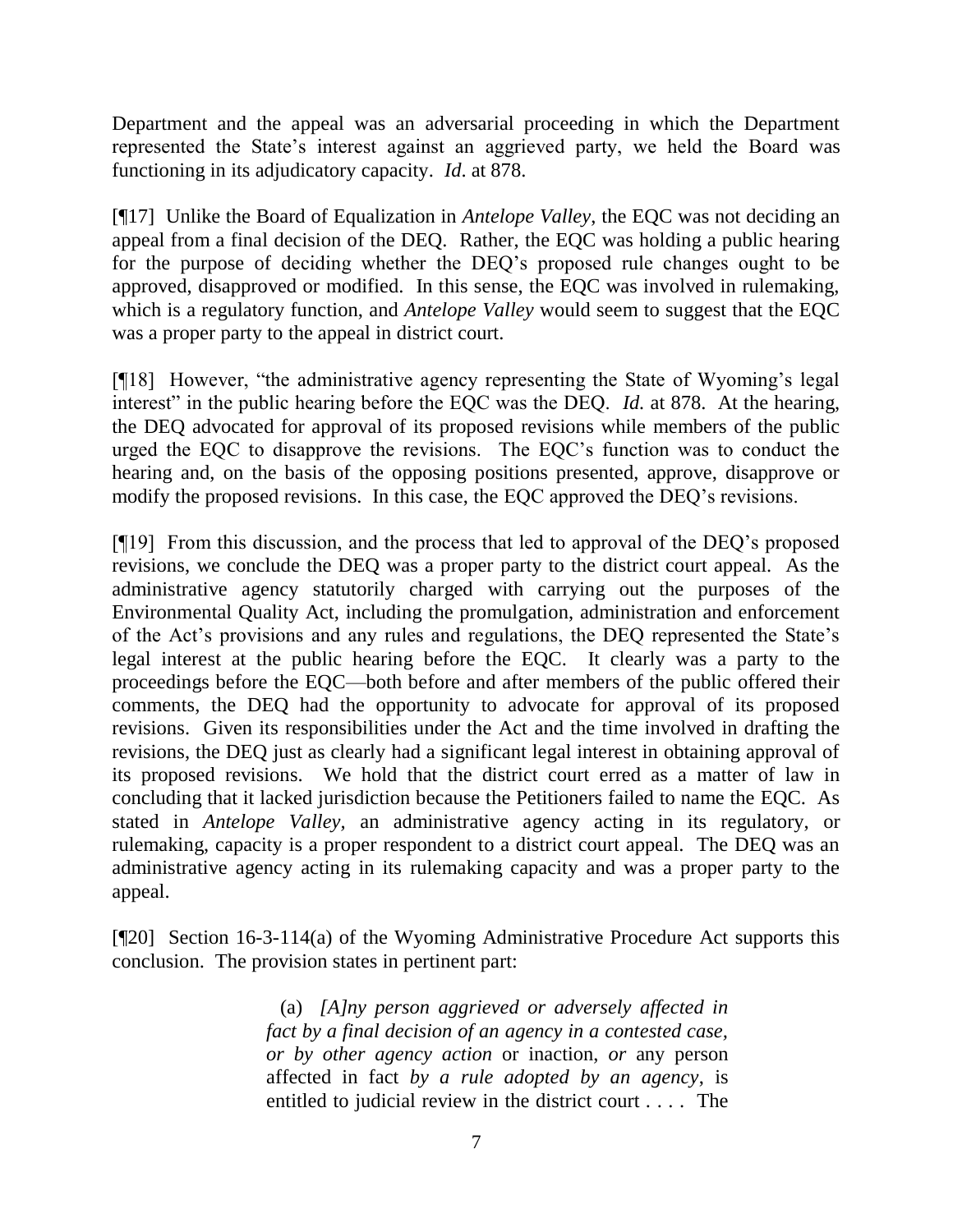procedure to be followed in the proceeding before the district court shall be in accordance with rules heretofore or hereafter adopted by the Wyoming supreme court.

(Emphasis added). This provision expressly allows judicial review of an agency's final decision in a contested case, a rule adopted by an agency, or "other agency action." W.R.A.P. 12.01 contains the same language. In a lengthy process, the DEQ through its director, water quality administrator and water quality advisory board, drafted the rules presented to the EQC and recommended to the EQC that it approve the revisions. The DEQ, through its director, had the statutory authority to perform all acts necessary to promulgate the rules. Section 35-11-109(a)(i). While the EQC had the authority to approve the rules after recommendation from the director, the division administrators and the advisory boards, the DEQ clearly took "action" with regard to the proposed rules.

[¶21] The DEQ was a proper party. Therefore, the district court erred as matter of law in dismissing the appeal for lack of jurisdiction. The Petitioners properly invoked the district court's jurisdiction upon filing the petition naming the DEQ as respondent within the time required by W.R.A.P. 12.04(a).

[¶22] Having concluded that the DEQ was a proper party to the appeal, it is not necessary to address the Petitioners argument that, if the DEQ was not a proper party, they should have been allowed to join the EQC. Intervenors contend, however, that joinder of the EQC would not have been proper whether the DEQ was or was not a proper party because by the time the issue was raised the thirty day time limit imposed by W.R.A.P. 12.04(a) for filing the petition for review had passed. They further contend the EQC was a necessary party without which the appeal could not be decided. Asserting that it was too late to add the necessary party, Intervenors assert the district court properly dismissed the appeal. We address this contention because it may arise on remand.

[¶23] W.R.A.P. 12.03 provides:

(a) The proceedings for judicial review under Rule 12 shall be instituted by filing a petition for review in the district court having venue. No other pleading shall be necessary, either by petitioner or by the agency or any other party. No summons shall be necessary. The petition shall conform to the requirements set forth in Rule 12.06.

(b) Copies of the petition shall be served without unnecessary delay upon the agency and all parties in accordance with Rule 5, Wyo. R. Civ. P.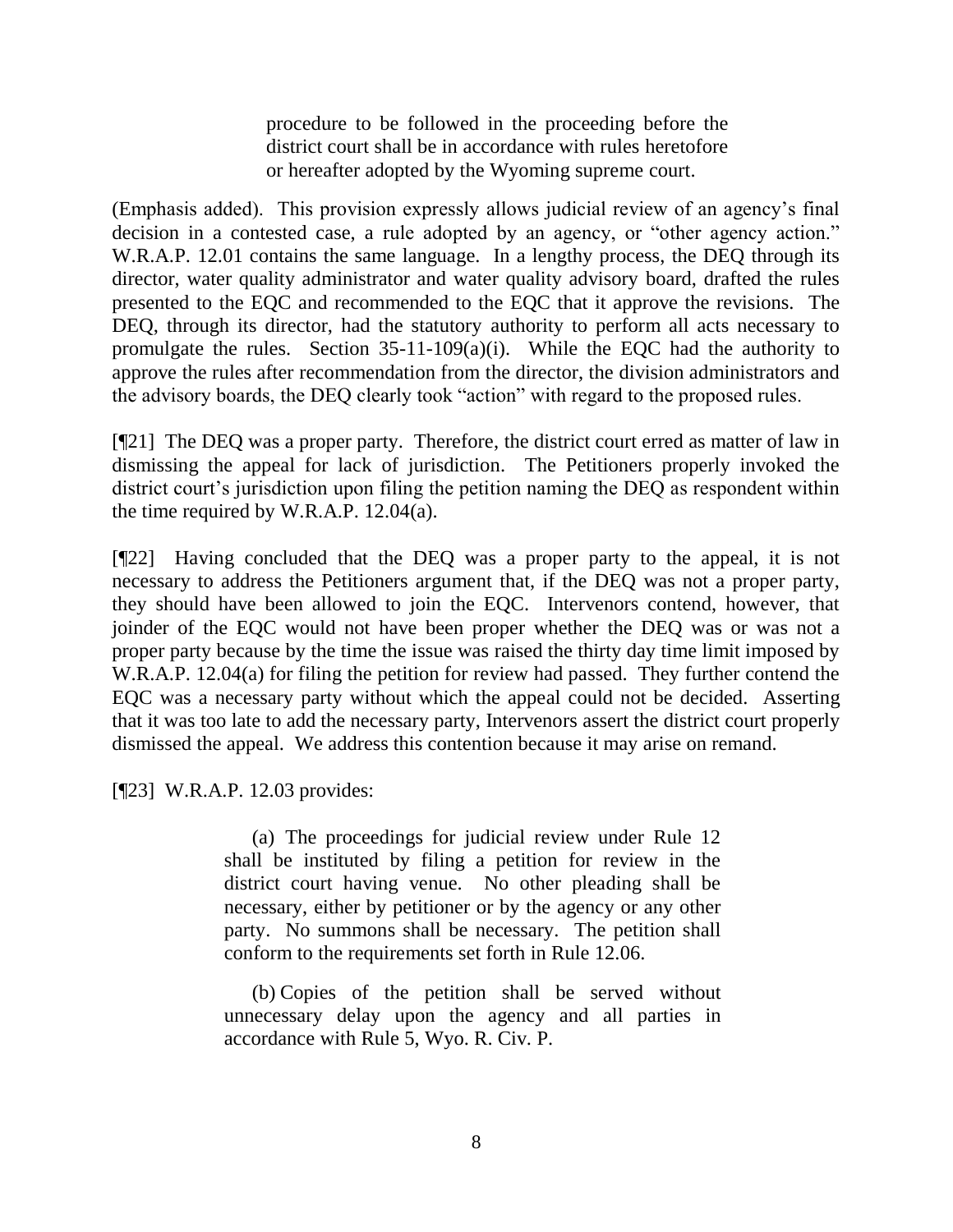Petitioners in this case served the petition on both the DEQ and the EQC. There is no contention that the EQC did not have notice of the appeal.

[¶24] W.R.A.P. 12.06(c) provides in relevant part:

The petition for review shall include:

. . . .

(c) For petitions in contested cases, a list of all persons or agencies formally identified as parties, as defined in W.S.  $16-3-101(b)(vi)$ ; in all other cases, a person seeking judicial review of agency action must affirmatively file as a petitioner under W.S. 16-3-114 to be considered as a party.

Except in contested cases, this rule does not specify that the petition must list all agencies formally identified as parties.

[¶25] Section 16-3-101(b)(vi) of the Wyoming Administrative Procedure Act provides:

"Party" means each person or agency named or admitted as a party or properly seeking and entitled as of right to be admitted as a party[.]

This provision states that the term "party" includes persons or agencies named *or ddmitted* as a party, suggesting that persons or agencies not named in the petition may be admitted. The provision does not state that a person or agency not named in the petition must be admitted within a specified time period.

[¶26] From these provisions, we conclude that the district court could have admitted the EQC as a party after the time for filing the petition for review had passed. There is nothing suggesting otherwise in either the statutes governing administrative actions or the rules governing judicial review of administrative action. The district court properly obtained jurisdiction when the petition for review naming a proper party, the DEQ, was timely filed. Under the facts of this case particularly, where the EQC was served with notice of the petition, we are aware of no reason that the EQC could not have been made a party to the proceeding at the time the issue arose on motion of either party or by the district court on its own initiative.

[¶27] Application of the Wyoming Rules of Civil Procedure would also suggest the EQC could have been added as a respondent. Rule 19 requires joinder of all parties having a real interest in a proceeding. The EQC had a real interest in the proceeding. Rule 20 allows joinder of defendants against whom a right to relief is asserted and if questions of